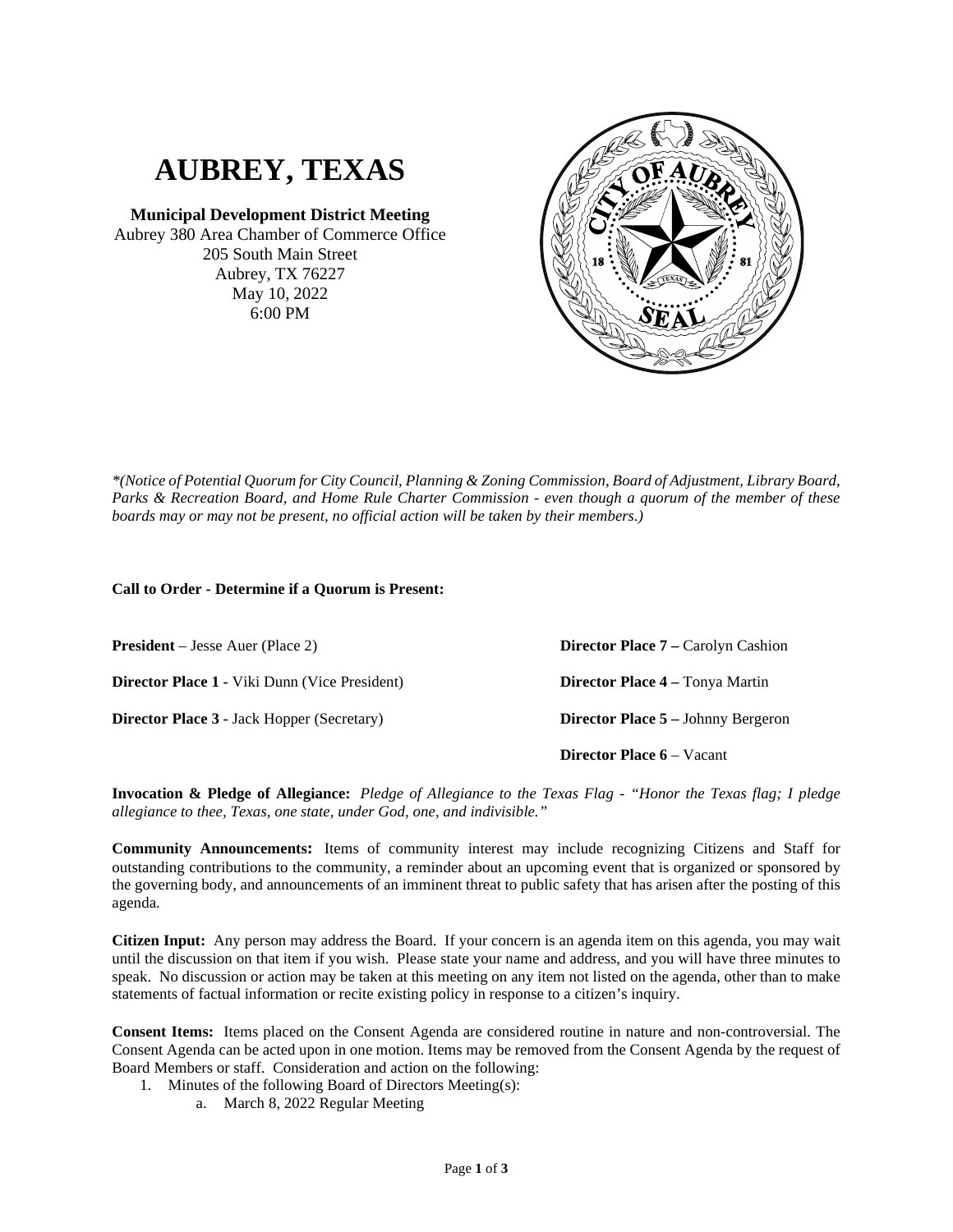- b. April 12, 2022 Regular Meeting
- c. April 25, 2022 Special Meeting
- 2. Staff reports
- 3. Monthly financial report
	- a. March 2022 financial report [\(Document\)](https://www.dropbox.com/s/s40gsywed87uwl6/3a%20March%20Financials.pdf?dl=0)
	- b. April 2022 financial report [\(Document\)](https://www.dropbox.com/s/de5dwo9m3wictjd/April%20Financials.pdf?dl=0)

**Old Business:** These are unresolved items carried over from previous meetings.

- 4. Consideration and action regarding projects and funding partnerships for downtown TXDOT projects.
- 5. Update regarding building repairs and renovations to 205 S. Main (Aubrey Area Chamber Office)

**New Business:** New items previously requested by Board Members, City Staff, or Citizens for consideration by the Board.

- 6. Consideration and action regarding an interim administrator. [\(Document\)](https://www.dropbox.com/s/bfurzs0zwk8tqou/Aubrey%20MDD%20-%20Proposal%20for%20Interim%20Services%204-2022.pdf?dl=0)
- 7. Consideration and action regarding the Executive Director recruitment and hiring process. (Bauer | [Document\)](https://www.dropbox.com/s/c9u5bn6j4uv9kq5/GPS%20Proposal%20-%20AMDD.pdf?dl=0)
	- a. Executive Director Position Description
	- b. Executive Director Candidate Profile
	- c. Recruitment Timeline
- 8. Consideration and action regarding outside legal counsel.
- 9. Discussion regarding the Aubrey Municipal Development District Fiscal Year 22/23 Budget.

**Future Agenda Requests:** Board Members, City Staff, and Citizens may request items to be included on future agendas. Discussion is limited to what the request is for, and if and when the item can be put on a future agenda.

**----------------------------------------------------------------------------------------------------------------------------**

## **\*\*\*EXECUTIVE SESSION\*\*\***

*In accordance with Texas Government Code, Section 551.001, et seq., the Aubrey Municipal Development District will recess into Executive Session (closed meeting) to discuss the following:*

- a) **Section 551.074 Personnel Matters.** 1) to deliberate the appointment, employment, evaluation, reassignment, duties, discipline, or dismissal of an Executive Director.
- b) **Section 551.087 Economic Development Negotiations.** To discuss or deliberate regarding commercial or financial information that the City has received from a business prospect that the City seeks to have locate, stay, or expand in or near the territory of the City and with which the City is conducting economic development negotiations; and/or to deliberate the offer of a financial or other incentive to the business prospect:
	- i. A business relocation prospect

**Motion to adjourn into Executive Session. Time: \_\_\_\_\_\_\_\_\_\_\_\_\_\_\_\_\_**

**--------------------------------------------------------------------------------------------------------------------------------------------**

**Reconvene into Open Session: Time: \_\_\_\_\_\_\_\_\_\_\_\_\_\_\_\_\_\_\_** In accordance with Texas Government Code, Chapter 551, the Aubrey Municipal Development District will reconvene into Regular Session to consider and take appropriate action, if any, regarding any items discussed in Executive Session.

## **-ADJOURN-**

I, Jenny Huckabee, City Secretary, certify that this Notice of Meeting was posted, per the Open Meetings Act, on the official bulletin board at the City Hall of the City of Aubrey, Texas and on the City's website at www.aubreytx.gov in accordance with Chapter 551, Texas Government Code, and shall remain posted until the meeting is adjourned.